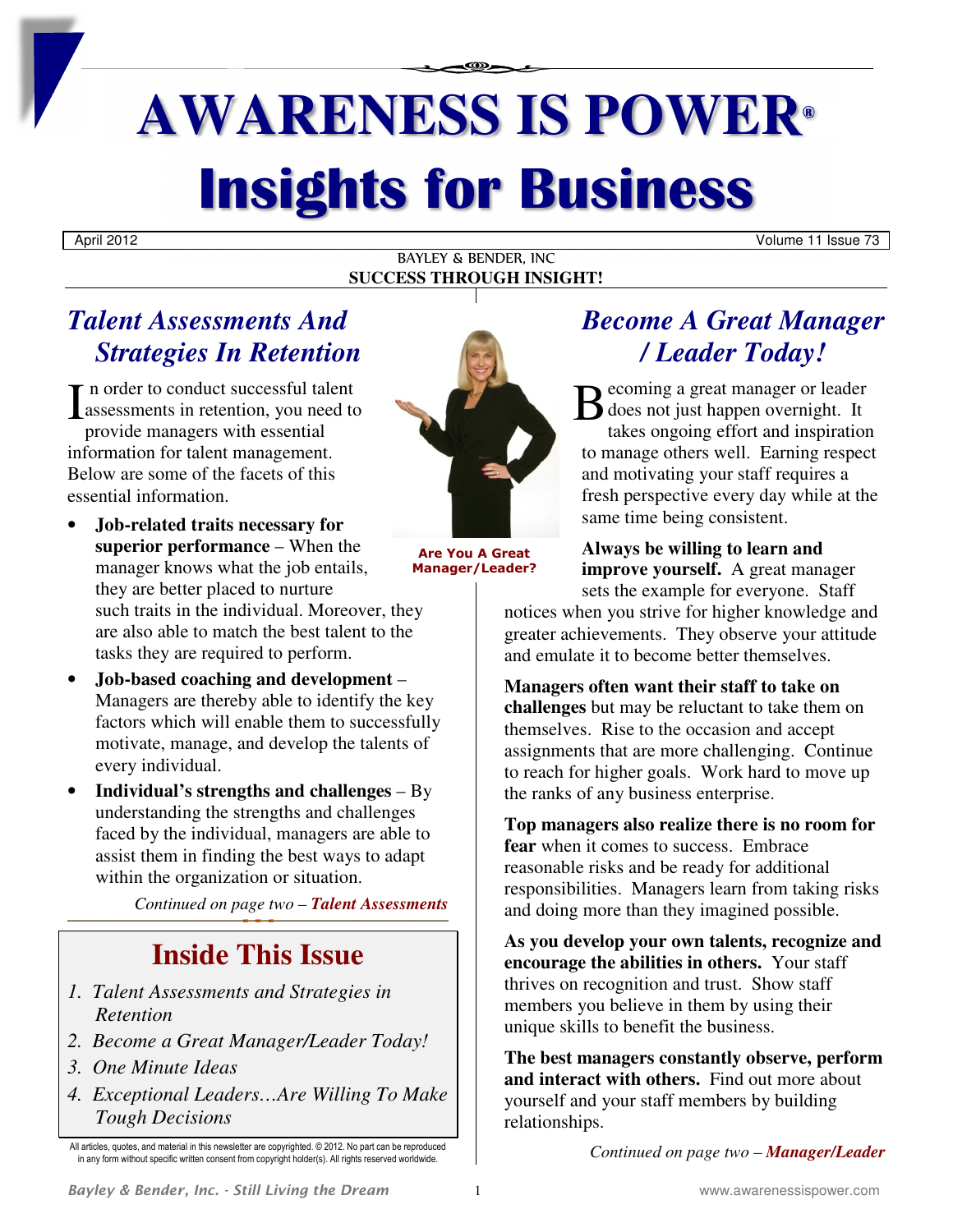### *Continued from page one – Talent Assessments*

- **Keys to management effectiveness**  Effective managers will have fully understood what rewards and motivators drive the individual to do their job.
- **Keys to team building** It is essential that all managers understand the keys to team building as these are what enable them to build teams which are able to work both effectively and profitably for the overall benefit of the company.
- **Performance reviews** Regularly carrying out performance reviews on every individual ensures that talent is properly identified, developed, and afforded the opportunity to succeed on an ongoing basis.
- **Career path building blocks** Help each person identify ways to grow within the Got Talent? company. w do you know?

There are some simple

steps that business owners, recruiters, and managers can take to improve on both their selection and retention strategies. *These include:* 

- **Assess the current status** First, the recruiter/manager needs to assess the current status of the candidate. For this, they may consider the cost of employee turnover, percentage of employee turnover, retention percentage and tenure analysis.
- **Benchmark job** This involves determining the key accountabilities of the candidate through the use of the multiple assessment tools available.
- **Update selection process** Recruiters/managers must never forget about on-boarding, as well as ensuring that they utilize the job and candidate portfolios.
- **Update development program** This job benchmark allows for the creation of custom development plans, new hire orientation, & current employee development systems.
- **Implementation** Ensuring that implementation is permanent and across the entire organization.

*~* Written for us by our associate Gary Sorrell, Sorrell Associates, LLC. Copyright protected worldwide.

## *Continued from page one – Manager/Leader*

Gather innovative ideas by networking with other managers and administrators.

**Another key to being an outstanding manager is finding a position that fits your one-of-a-kind abilities.** Know your capabilities and secure a position that uses them and offers room to grow.

#### **Broaden your current talents by seeking out diverse situations within your position.**

Remaining in your comfort zone encourages stagnancy in you and staff members. Dare to step out of the norm to discover amazing ideas and concepts.



**Always be aware of your limitations, strengths, values and motivations.** Take time to review your strong points, weak areas and business ethics. Hone your abilities and work with people who complement your strengths and weaknesses.

**Celebrate your successes.** As you and your staff accomplish goals & projections, have some fun, recognize those responsible, and celebrate the achievements.

**Finally, be an effective problem solver.** Think through situations, weigh your options and invite input from key staff members. Ultimately, make a definitive and ethical choice that benefits everyone. Staff members and management always turn to someone who effectively resolves problems.  $\blacklozenge$ 

*~* Written for us by our associate Gary Sorrell, Sorrell Associates, LLC. Copyright protected worldwide.

# **APRIL IS CANCER CONTROL MONTH**



The American Cancer Society is the nationwide community-based voluntary health organization dedicated to eliminating cancer as a major health problem by

preventing cancer, saving lives, and diminishing suffering from cancer, through research, education, advocacy, and service.

[Click here](http://www.cancer.org/) to learn more about the American Cancer Society or go to www.cancer.org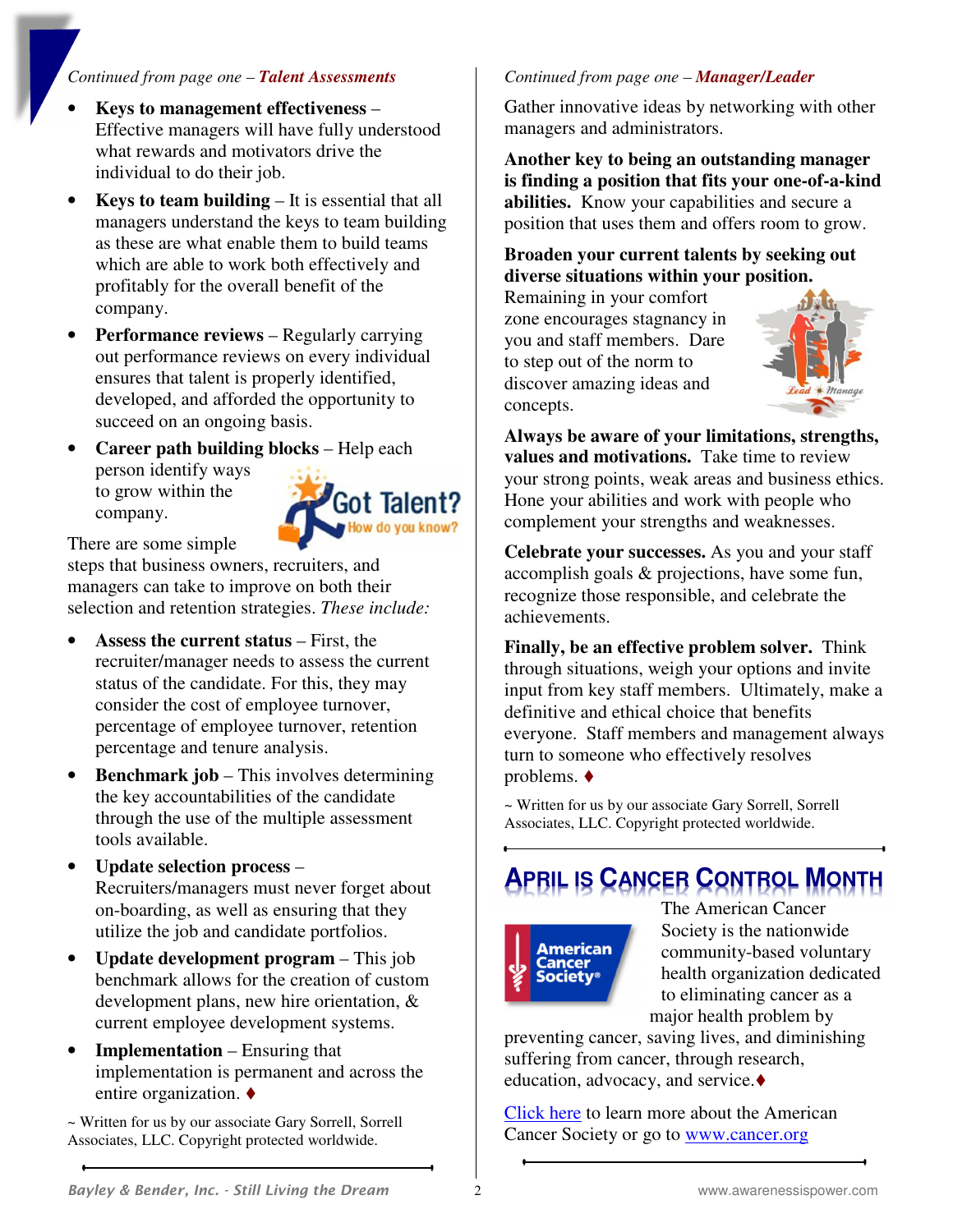## *How To Write An Action Plan*

When writing an action plan to achieve a particular goal or outcome, you can get much help from the following steps outcome, you can get much help from the following steps.

• **Clarify your goal.** Can you get a visual picture of the expected outcome? How can you see if you have reached your destination? What makes your goal measurable? What constraints do you have, like limits on time, money, or other

resources?

• **Write a list of actions.** Write down all actions you may need to take to achieve your goal. At this step focus on generating and writing as many different



options and ideas as possible. Take a sheet of paper and write more and more ideas, just as they come to your mind. While you are doing this, try not to judge or analyze.

- **Analyze, prioritize, and prune.** Look at your list of actions. What are the absolutely necessary and effective steps to achieve your goal? Mark them somehow. After that, what action items can be dropped from the plan without significant consequences for the outcome? Cross them out.
- **Organize your list into a plan.** Decide on the order of your action steps. Start from looking at your marked key actions. For each action, what other steps should be completed before that action? Rearrange your actions and ideas into a sequence of ordered action steps. Finally, look at your plan once again. Are there any ways to simplify it even more?
- **Monitor the execution of your plan and review the plan regularly.** How much have you progressed towards your goal by now? What new information have you acquired? Use this information to further adjust and optimize your plan.

~ Written by Gary Sorrell, Sorrell Associates, LLC. Copyright protected worldwide. All rights reserved.

## *Email Marketing CAN Be Profitable*

- Email is the #1 online activity for Americans! (Pew Internet Survey)
- Out of 1,000,000,000 (1 Billion) Internet users worldwide, 90% use email! (PostFuture)
- 82% of online consumers have made at least one purchase as a result of an email! (PostFuture)
- 30% of people use email for gift ideas! (ReturnPath Survey)
- 41% of people comparison shop with email! (ReturnPath Survey)
- 59% of people have redeemed an email coupon at online OR offline store! (PostFuture)

*Do you have your email marketing campaign working for you?*





## **Do You Have Leadership Traits?**

Find out if you're a true leader by seeing if you possess these qualities:

- **Leaders start** projects by asking, "What has to be done?" instead of "What do I need?"
- **Leaders next** ask, "What do I have to do to make a real contribution?" The answer best suits the leader's strengths and the needs of the project.
- **Leaders continually** ask, "What are my organization's purposes and objectives?" and "What qualifies as acceptable performance and adds to the bottom line?"
- **Leaders don't** want clones of themselves as employees. They never ask; "Do I like or dislike this employee?" But, they won't tolerate poor performance.
- **Leaders aren't** threatened by others who have strengths they lack. ♦

Source: Peter Drucker, cited in Forbes ASAP, 60 5th Ave., New York, NY 10011







12 Issues For Only \$97

**MAIL**